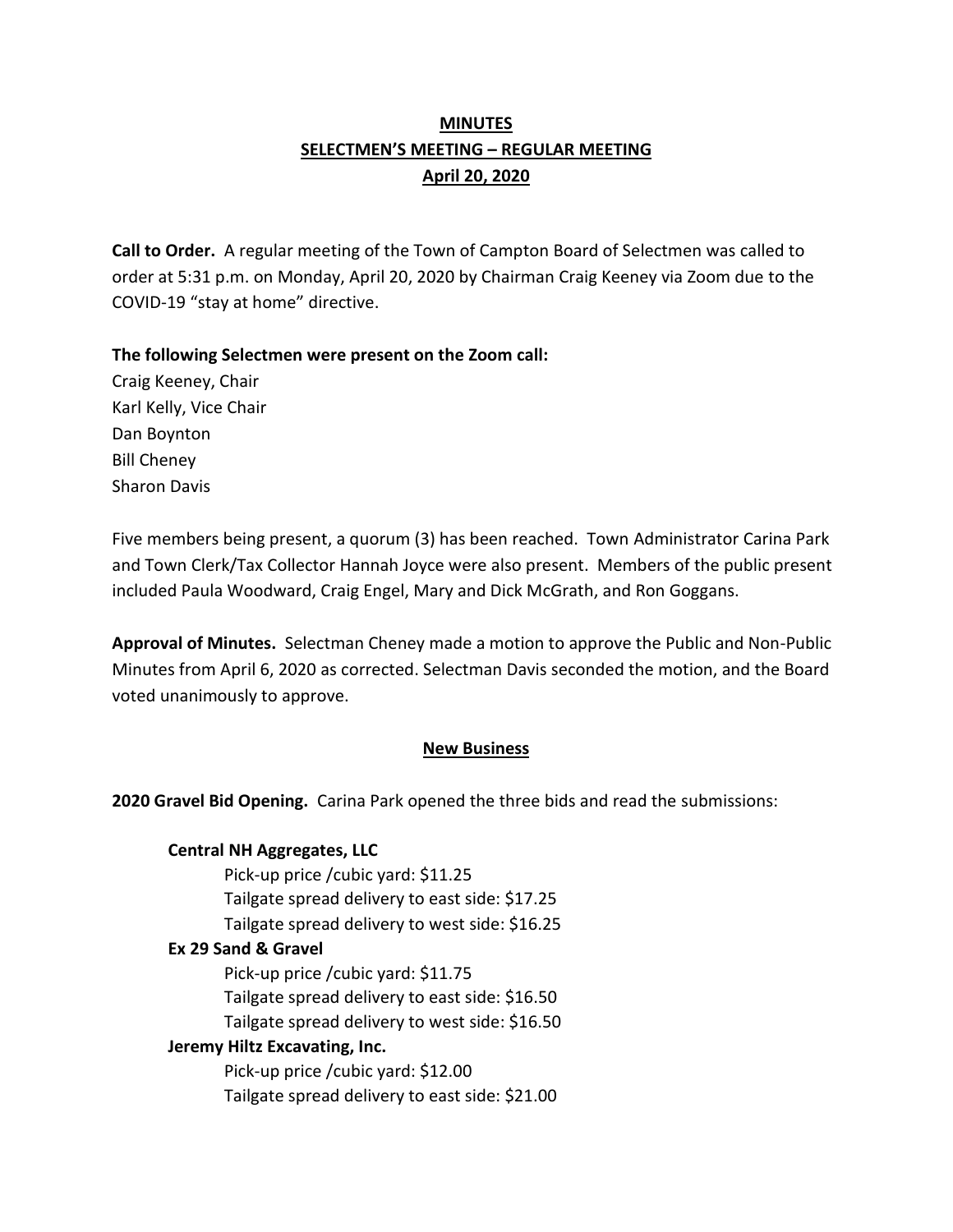Tailgate spread delivery to west side: \$21.00

The Board decided to view gravel samples of the two lowest bidders before awarding the contract. If gravel of the two lowest bidders is unacceptable, the third bidder will be considered. Selectmen Kelly and Cheney will visit the sites, view samples, and report back to the Board.

**Vendor/Peddler's Ordinance.** Carina Park distributed Vendor/Peddler Permit samples from Northfield and New Hampton for examination. The Board discussed the samples at length and agreed that Carina Park will create a draft for the Board's review merging good aspects from both samples. The draft will be reviewed during the next BOS meeting.

As an extension of this discussion, an issue was raised regarding the parking of a food truck on property located near the intersection of Tower and Southmayd Roads. There is uncertainty to the ownership of the land in which the truck parks. The owners of the property adjacent to the truck are going to have the property surveyed as they are trying to sell it. Chairman Keeney is going to ask the Chief of Police to enforce current parking regulations as to parking on the roadway, which is currently happening. The BOS will gather information it believes will be relevant to this issue, including a survey conducted when Dunkin Donuts was built, and discuss at a later date.

**1st Quarter Financials.** Carina Park distributed the 1st quarter financial report as well as that from 2019 for comparison. At this time is appears both revenues and expenditures are in good shape, however, she said that the impact of the COVID-19 pandemic may likely appear in the 2nd quarter report.

**USPS Disruption of Services Letter.** Carina Park distributed a letter recently received from the Campton USPS. A lengthy discussion took place. Selectmen have received numerous calls and emails from residents who have been without mail/parcel delivery for 4-5 weeks. Mr. Boynton stated that 175 families responded to a survey he distributed to residents. The results of the survey were forwarded to NH officials.

In general, the Board felt that:

- a town official should drive the roads with a USPS official to discuss specific road issues that may need resolution;
- The Board believes the non-delivery of mail is more a personnel issue than a road or COVID-19 issue as claimed by USPS;
- The Board believes a rapid written response to the USPS letter is warranted and that the letter will include the belief that this is a personnel issue that needs resolution.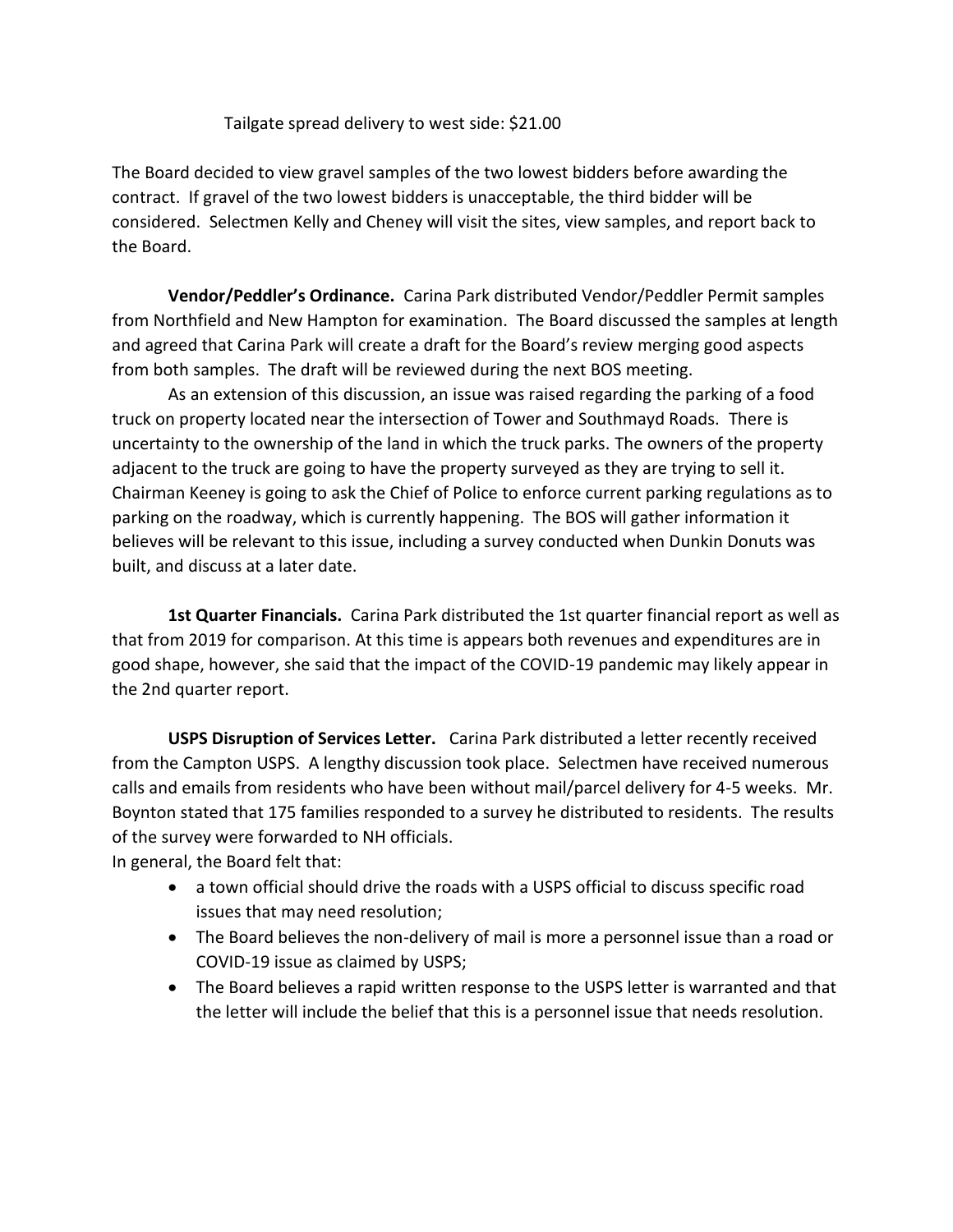**COVID-19 Building Closure Update:** Carina Park stated that staggered shifts have been implemented in the town office, executive orders continue to evolve, and that cleaning supplies continue to be scarce.

### **Correspondence**

- 1. Carina distributed a spreadsheet Hannah Joyce prepared of resident tax agreements. One of the residents on the list inquired to Carina if the BOS has agreed upon a process for collecting past-due payments. No recent discussions have taken place by the BOS as to procedure for collecting past-due payments.
- 2. Board members have viewed a link sent by the BETA Group illustrating their work with the town of Hookset. Overall, the Board is impressed by the comprehensive data provided and that the BETA Group's software will overlap the town's mapping system. The Board unanimously agreed to hire BETA Group to provide the road study.
- 3. Carina reported that the DOT road inventory report was received this week.
- 4. Carina also reported that \$28,431.29 in FEMA funds for the 2018 storm were received this week. The town's share for the grant was approximately \$9,000. Carina suggested that the town hold a public hearing so the funds may be spent when needed. The BOS agreed to hold a public hearing. Carina will submit to the newspaper a notice for a public hearing.

## **Committee Updates -none**

## **Board Concerns and Directives**

Selectman Kelly asked about the status of purchasing electronic devices. The Board agreed that tablets with wireless keyboards would probably be more useful than laptop computers. The cost of the devices will likely be covered by the federal COVID-19 funds but if not, there are unused funds set aside in the budget for IT. The Board agreed unanimously to purchase tablets with wireless keyboards.

Selectman Boynton inquired about the advisory committee being formed regarding the transfer station operations and asked Carina to see about adding him to the committee roster. Carina will do so and also stated that calls have been coming in from residents who want to know when the transfer station will resume accepting recyclables. The status of recyclables will not change until after May 4<sup>th</sup> at the earliest.

**Bill Cheney** – no concerns expressed **Sharon Davis** – no concerns expressed **Craig Keeney** – no concerns expressed